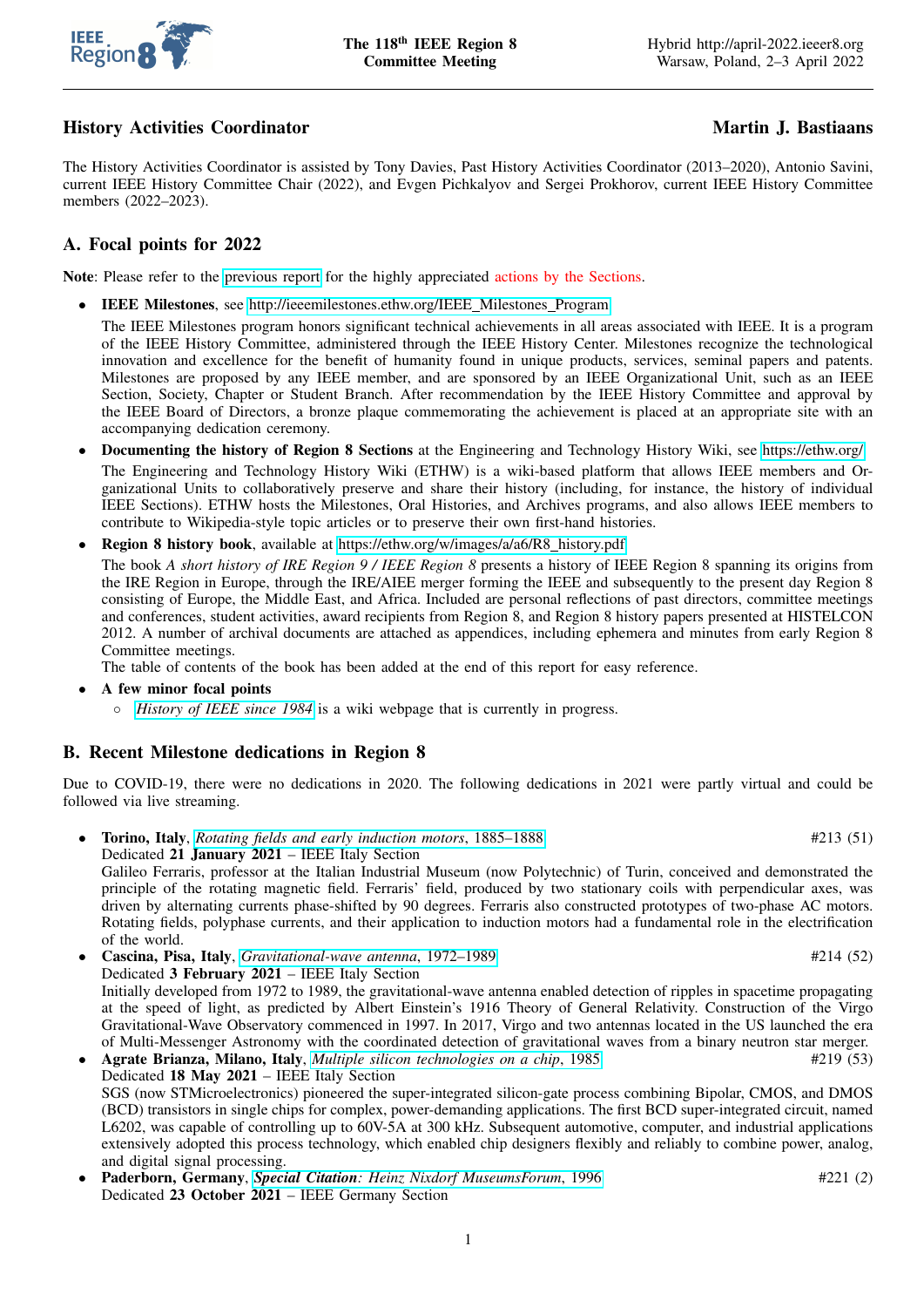

One of the largest computer museums in the world, the Heinz Nixdorf MuseumsForum presents 5000 years of computing history from the emergence of numbers and lettering circa 3000 B.C.E. to the modern digital age. Through presentations, workshops, seminars, and exhibitions, it has provided a broad audience with the insights and perspectives required to navigate a world that is increasingly shaped by digital technology.

• Rome, Italy, *[Giovanni Giorgi's contribution to the rationalized system of units](https://ethw.org/Milestones:Rationalization_of_Units,_1901-1902)*, 1901–1902 #223 (54) Dedicated 15 December 2021 – IEEE Italy Section Giovanni Giorgi proposed rationalizing the equations of electromagnetism. His proposal added an electrical unit to the three mechanical units of measurement (meter, kilogram, second). While he was a professor at the University of Rome, the International Electrotechnical Commission adopted a version of Giorgi's system. His ideas formed the basis of the universally adopted International System (SI) of units, currently used in all fields of science and engineering.

In its November 2021 meeting, the IEEE Board of Directors has revoked Milestone #46 (originally entitled *Marconi's early wireless experiments*, 1895, and later renamed to *Early Swiss wireless experiments*, 1897, with an updated citation), which was located in Salvan, Switzerland. The total number of dedicated Milestones in Region 8 is currently 53, with 55 plaques located in 17 Sections: Benelux (3), Croatia (1), Denmark (1), France (4), Germany (6), Israel (2), Italy (9), Norway (1), Poland (2), Russia (Northwest) (2), Serbia and Montenegro (1), South Africa (1), Spain (2), Sweden (1), Switzerland (2), UK and Ireland (16), and Ukraine (1). Note that France and UK and Ireland have one Milestone (#44) in common, with different citations on the plaques, and that one of the Milestones in Poland (#206) has a duplicate plaque in Germany.

In addition to the actual Milestones, there are 2 Special Citations: one in Serbia and Montenegro and one in Germany. Special Citations recognize events or institutions which – although not technical achievements as defined by the Milestone Program – have contributed to the profession. Examples might be: museums or archives with substantial holdings pertaining to the history of electrical engineering and computing, the holding of a seminal conference, or the formation of a technical society.

# C. Recently approved Milestones in Region 8

- Budapest, Hungary, *Budapest Metroline No. 1*, 1896; approved 24–11–2019. Dedication date not yet decided.
- Leiden, Netherlands, *String galvanometer to record a human electrocardiogram*, 1901–1905; approved 24–11–2019. Dedication planned for 8 April 2022.
- Eynsham, England, *Active shielding of superconducting magnets for MRI*, 1984–1989; approved 24–11–2019. Dedication planned for 16–17 June 2022.
- Manchester, England, *Manchester University "Baby" computer and its derivatives*, 1948–1951; approved 27–06–2021. Dedication planned for 20–21 June 2022.
- Manchester, England, *The Atlas computer and the invention of virtual memory*, 1957–1962; approved 27–06–2021. Dedication planned for 20–21 June 2022.

A list of all IEEE Milestones and Special Citations in Region 8 with links to ETHW and to their locations on Google maps, including the ones that are currently under investigation by the IEEE History Committee, is available [here](https://ieeer8.org/wp-content/uploads/2021/02/R8_Milestones.xlsx) (xlsx).

# D. Events

- [HISTELCON 2021](http://histelcon2021.org/), *How computer technologies and telecommunication change society and economy*, originally planned to take place in Moscow, Russia, was changed to an online meeting on the Zoom platform on 10–12 November 2021. HISTELCON is a Region 8 flagship conference held every two years on the history of electrical engineering, electronics, computing, their applications, and their impact on humanity's social development. HISTELCON 2021 was already the seventh HISTELCON conference, with predecessors in [Paris](https://web.archive.org/web/20081016004045/http:/www.isep.fr/histelcon/public/index.php) (2008), [Madrid](https://web.archive.org/web/20101105203132/http://www.aeit.es/histelcon2010) (2010), [Pavia](https://sites.google.com/a/unipv.it/histelcon2012) (2012), [Tel-Aviv](http://icohtec-histelcon.tau.ac.il/index.php/icohtec/2015) (2015), [Kobe](https://www.ieee-jp.org/section/kansai/histelcon2017) (2017, together with Region 10), and [Glasgow](https://www.histelcon2019.org) (2019).
- More information can be found on the conference website, available at [http://histelcon2021.org/.](http://histelcon2021.org/)
- The **proceedings of HISTELCON 1 through 6**, available in IEEE Xplore, are now freely accessible for everyone without any payment:
	- 1) [Paris, France,](https://doi.org/10.1109/HISTELCON14081.2008) 11—12 September 2008
	- 2) [Madrid, Spain,](https://doi.org/10.1109/HISTELCON17055.2010) 3—5 November 2010
	- 3) [Pavia, Italy,](https://doi.org/10.1109/HISTELCON21101.2012) 5—7 September 2012
	- 4) [Tel Aviv, Israel,](https://doi.org/10.1109/HISTELCON33721.2015) 16—21 August 2015, held jointly with the 42nd annual meeting of [ICOHTEC,](http://www.icohtec.org/) the International Committee for the History of Technology: History of High-Technologies and Their Socio-Cultural Contexts
	- 5) [Kobe, Japan,](https://doi.org/10.1109/HISTELCON40292.2017) 7—8 August 2017, together with IEEE Region 10
	- 6) [Glasgow, United Kingdom,](https://doi.org/10.1109/HISTELCON47851.2019) 18–19 September 2019
- HISTELCON 2023 is likely to take place in Florence, Italy, 7–9 September 2023 (in hybrid form).

#### E. Activities of the History Activities Coordinator

- Updated the [History Activities](https://ieeer8.org/category/member-activities/history-activities/) webpage and the [History](https://ieeer8.org/category/history/) webpage on the Region 8 website.
- Updated the [Region 8 history book](https://ethw.org/w/images/a/a6/R8_history.pdf) (.pdf).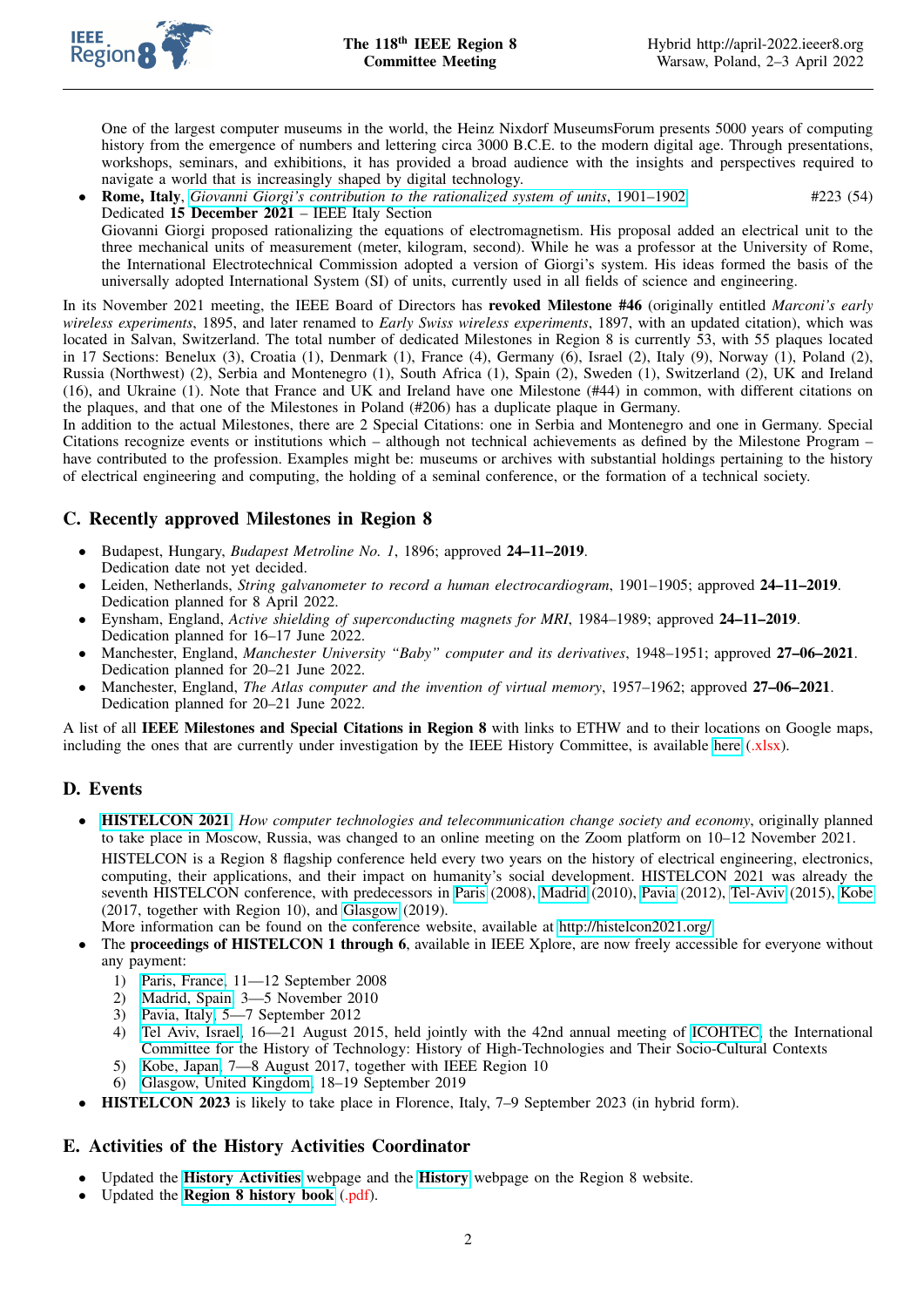

- Updated the [list of IEEE Milestones in Region 8](https://ieeer8.org/wp-content/uploads/2021/02/R8_Milestones.xlsx) (xlsx); see also Section 9.2. in the Region 8 history book.
- Updated the [list of awards presented to members who reside in Region 8](https://ieeer8.org/wp-content/uploads/2021/02/R8_Award_Recipients.xlsx) (xlsx); see also Chapter 8 in the Region 8 history book.
- Scanned all the [old issues of IEEE Region 8 News and its predecessors](https://ieeer8.org/member-activities/history-activities/news-archive/old-issues-of-ieee-region-8-news/)  $-136$  issues, 1092 pages, with a total size of about 0.7 GB – and put them on the Region 8 website, together with an index to news of individual Sections. These old issues contain lots of information about our Sections and may thus form a valuable source of information, especially for those Sections who want to fill the gaps in their history. To help Sections, an index has been created to direct Section leaders to the relevant pages in the issues 1–122 (December 1967 – May 1998) where news about their Section can be found.
- Collected all the available Region 8 Committee meeting minutes roughly 1500 pages and put them on the Region 8 website where they can be downloaded: [1962–1970](http://ieeer8.org/wp-content/uploads/2021/05/R8_Minutes_of_Committee_meetings_1962_1970.pdf) (.pdf), [1971–1983](http://ieeer8.org/wp-content/uploads/2021/05/R8_Minutes_of_Committee_meetings_1971_1983.pdf) (.pdf), [1984–1993](http://ieeer8.org/wp-content/uploads/2021/05/R8_Minutes_of_Committee_meetings_1984_1993.pdf) (.pdf), [1994–2009](http://ieeer8.org/wp-content/uploads/2021/05/R8_Minutes_of_Committee_meetings_1994_2009.pdf) (.pdf), and [2010–2020](http://ieeer8.org/wp-content/uploads/2021/07/R8_Minutes_of_Committee_meetings_2010_2020.pdf) (.pdf).
- 12-10-2021: Attended (online) the October Region 8 Member Activities team meeting.
- 12-10-2021: Attended (online) the October meeting of the 'Future Thinking' subcommittee of the IEEE History Committee.
- 23-10-2021: Attended the dedication ceremony of the IEEE Special Citation to the Heinz Nixdorf MuseumsForum (HNF) in Paderborn, Germany.
- 02-11-2021: Attended (online) the November meeting of the 'Future Thinking' subcommittee of the IEEE History Committee.
- 06/07-11-2021: Attended the November meeting of the IEEE Region 8 Committee and gave a presentation entitled ["Using](https://ieeer8.org/wp-content/uploads/2022/02/History_Activities_Frankfurt_presentation_2021.pdf) [History Activities to engage members"](https://ieeer8.org/wp-content/uploads/2022/02/History_Activities_Frankfurt_presentation_2021.pdf).
- 10/12-11-2021: Attended (online) [HISTELCON 2021,](http://histelcon2021.org/) which took place in Moscow, Russia (in hybrid form).
- 21-01-2022: Attended (online) the (hybrid) IEEE Czechoslovakia Section Annual Meeting (2021) and gave a short presentation on the occasion of the Section's 30th Anniversary (official formation date 1 August 1992).
- 01-02-2022: Attended (online) the February meeting of the IEEE History Committee as a Past Committee member and as the Region 8 liaison.
- 15-02-2022: Attended (online) the February Region 8 Member Activities team meeting.
- 08-03-2022: Attended (online) the March Region 8 Member Activities team meeting.

### F. Interesting weblinks

- *A short history of IRE Region 9 / IEEE Region 8* – [https://ethw.org/w/images/a/a6/R8](https://ethw.org/w/images/a/a6/R8_history.pdf) history.pdf (.pdf)
- Engineering and Technology History Wiki –<https://ethw.org/>
- List of IEEE Milestones – [https://ethw.org/Milestones:List](https://ethw.org/Milestones:List_of_IEEE_Milestones)\_of\_IEEE\_Milestones
- List of achievements suitable for Milestones – [https://ieeemilestones.org/List](http://ieeemilestones.org/List_of_Achievements_Suitable_for_Milestones) of Achievements Suitable for Milestones
- List of all Oral Histories – [https://ethw.org/Oral-History:List](https://ethw.org/Oral-History:List_of_all_Oral_Histories) of all Oral Histories
- List of First Hand Histories – [https://ethw.org/First-Hand:List](https://ethw.org/First-Hand:List_of_First_Hand_Histories) of First Hand Histories
- More links can be found on the IEEE Region 8 [History Activities](https://ieeer8.org/category/member-activities/history-activities/) and [History](https://ieeer8.org/category/history/) webpages.